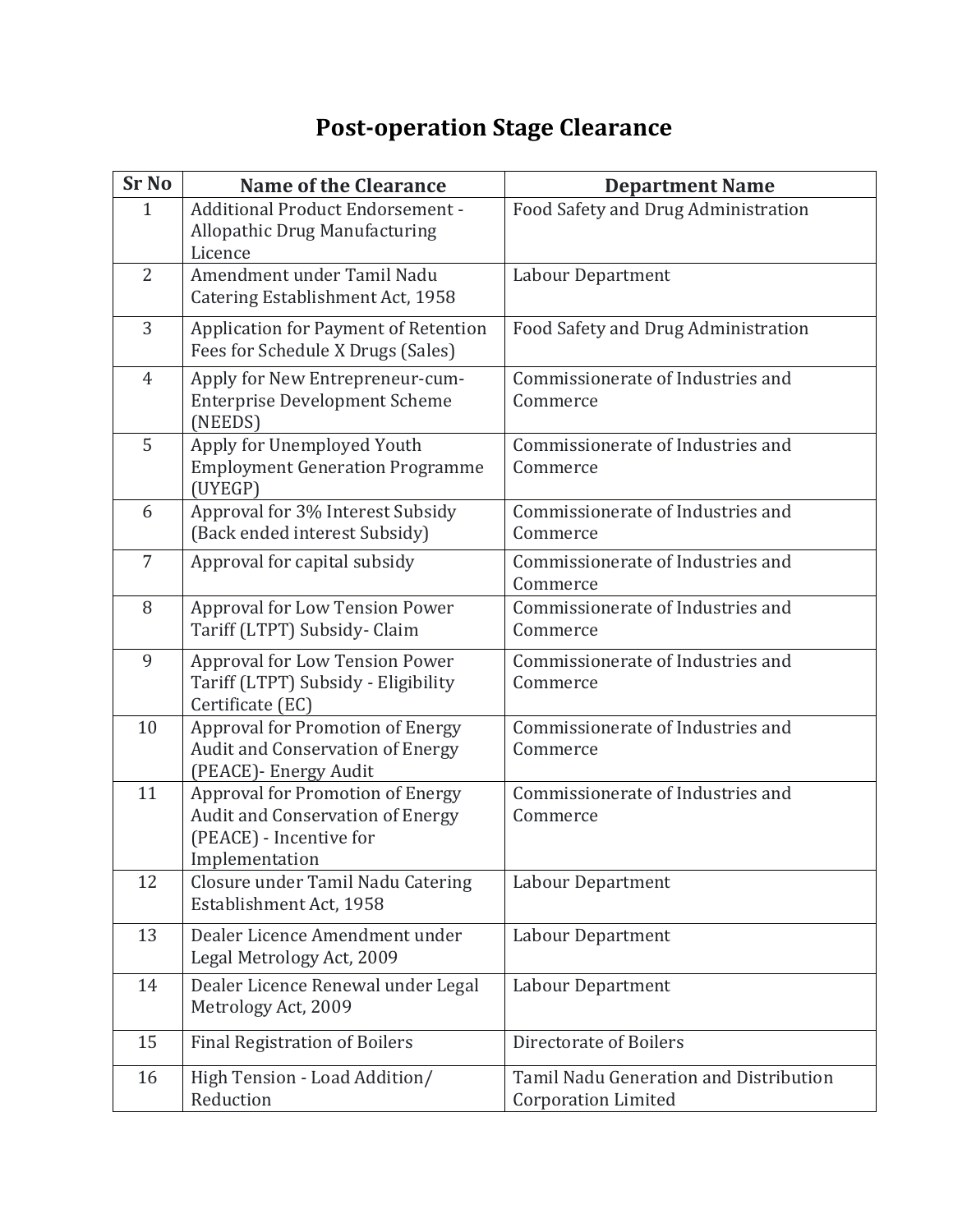| 17 | Issuance of Ceritificate (without<br>product) not covered under Drugs<br>and Cosmetics Act 1940. Issue of<br>Validity Certificate, Issue of Good<br>Manufacturing Practice Certificate,<br><b>Issue of Manufacturing and Market</b><br>Standing Certificate, Issue of Non<br>Conviction Certificate, Issue of<br>Performance Certificate, Quality &<br>Capacity Certificate, Good Laboratory<br>Practice Certificate, Others | Food Safety and Drug Administration                                  |
|----|------------------------------------------------------------------------------------------------------------------------------------------------------------------------------------------------------------------------------------------------------------------------------------------------------------------------------------------------------------------------------------------------------------------------------|----------------------------------------------------------------------|
| 18 | Issuance of Ceritificate (with product)<br>not covered under Drugs and<br>Cosmetics Act 1940-With Product.<br><b>Issue of Manufacturing and Market</b><br>Standing Certificate, Issue of Non<br>Cancellation Certificate, Issue of<br>Performance Certificate, Quality &<br>Capacity Certificate, Others                                                                                                                     | Food Safety and Drug Administration                                  |
| 19 | Issue of Assessment Number for<br>Professional Tax                                                                                                                                                                                                                                                                                                                                                                           | <b>Commissionerate of Municipal</b><br>Administration                |
| 20 | Low Tension - Load Addition/<br>Reduction                                                                                                                                                                                                                                                                                                                                                                                    | Tamil Nadu Generation and Distribution<br><b>Corporation Limited</b> |
| 21 | Manufacturer Licence Renewal under<br>Legal Metrology Act, 2009                                                                                                                                                                                                                                                                                                                                                              | <b>Labour Department</b>                                             |
| 22 | New assessment request-profession<br>tax                                                                                                                                                                                                                                                                                                                                                                                     | Greater Chennai Corporation                                          |
| 23 | Packer Registration - Amendment<br>under Legal Metrology (Packaged<br>Commodities) Rules 2011                                                                                                                                                                                                                                                                                                                                | Labour Department                                                    |
| 24 | Payment of Retention Fee for<br>Allopathic Drugs (Sales)                                                                                                                                                                                                                                                                                                                                                                     | Food Safety and Drug Administration                                  |
| 25 | Permission for making additions /<br>alterations to existing lift                                                                                                                                                                                                                                                                                                                                                            | Electrical Inspectorate - Government of<br>Tamil Nadu                |
| 26 | Renewal of Allopathic Drug<br>Manufacturing Licence - Payment of<br><b>Retention Fee</b>                                                                                                                                                                                                                                                                                                                                     | Food Safety and Drug Administration                                  |
| 27 | Renewal of Allopathic Drug<br>Manufacturing Loan Licence -<br>Payment of Retention Fee                                                                                                                                                                                                                                                                                                                                       | Food Safety and Drug Administration                                  |